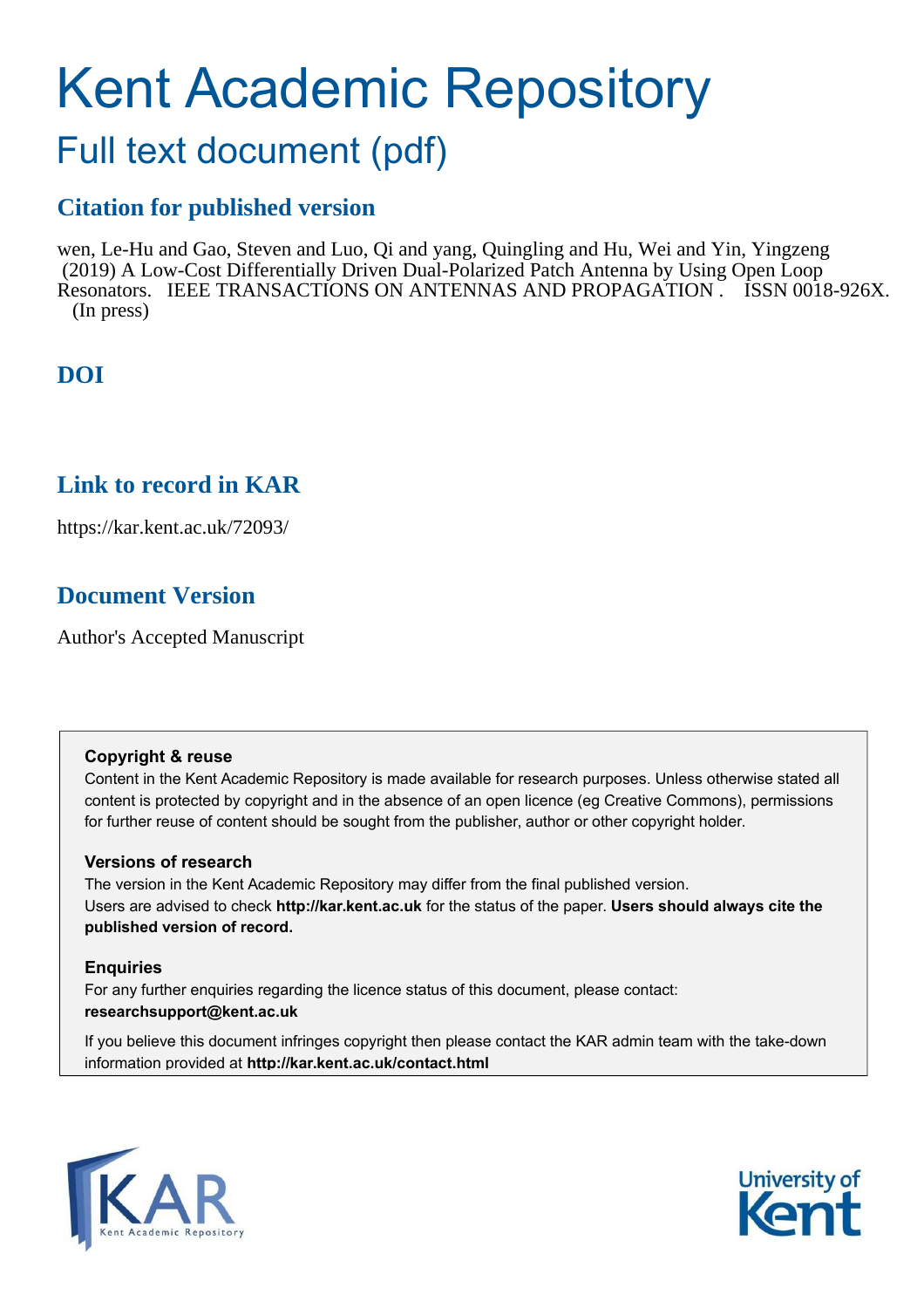# A Low-Cost Differentially Driven Dual-Polarized Patch Antenna by Using Open Loop Resonators Le-Hu Wen, Steven Gao, Qi Luo, Qingling Yang, Wei Hu, and Yingzeng Yin

*Abstract***—A novel differentially driven dual-polarized patch antenna is presented in this communication. The proposed antenna is a low-cost design with a simple configuration, which avoids using the conventional high cost multi-layer PCB technology. The antenna is composed of two intersected open loop resonators, which are connected to each other at the center. By using the electric coupling from the intersected resonators, two orthogonal radiating modes are excited from the top radiating patch. With the even and odd mode current distributions on the intersected resonators, high port isolation and low cross-polarization level are obtained. The external quality factor of the resonator is illustrated by using the analytical model of a double loaded resonator. To demonstrate the design method, the proposed antenna and array are designed, fabricated, and measured. Compared to the traditionally designed capacitively coupled antenna, two times wider impedance bandwidth is obtained for the proposed antenna with high isolation (>38.5 dB) and low cross-polarization level (<-33 dB). The antenna array is designed for 5G base stations, which features the compact size and low reflection coefficient (<-15 dB). In addition, beam scanning performance of the antenna array is also investigated for base station applications.** 

*Index Terms***—Differentially driven antenna, dual-polarized antenna, open loop resonators.** 

#### I. INTRODUCTION

As the development of wireless communication systems, dualpolarized antennas have gained widely applications because of the advantages of increased communication channel capacity and reduced multipath fading effect. In addition, dual-polarized antennas, with low profile and wideband characteristics, are highly desirable in the increasingly spaced-limited application scenarios, such as base stations, radars, satellites, etc. Owing to these advantages and different requirements, dual-polarized antennas are intensively researched and continuously developed in recent years [1]. To realize dual-polarization, patch antennas [2]-[8] and crossed dipole antennas [9]-[15] are the commonly used antenna types. However, antennas in the designs [2]-[8] use multi-layer PCB technology, which leads to the complicated manufacture process and increased fabrication cost. With wide impedance bandwidth and simple configuration, dualpolarized crossed dipole antennas [9]-[15] are presented for base station applications. However, these antennas normally have high profiles, and they are not easy to be integrated with the other passive and active microwave devices.

Recently, differential microwave circuits are widely applied in wireless communication systems because of the advantages of reduced noise level, increased harmonic suppression, and enhanced common-mode rejection [16]. In the differential circuit systems, differentially driven antennas are much preferable compared to the conventional single-ended antennas. If the differentially driven antenna is replaced by the traditional single-ended antenna, an additional balun or an out-of-phase power divider will be placed between the two different interfaces. Undesired insertion loss and impedance mismatching will be introduced. Accordingly, differentially driven antennas [17]-[23] are developed to meet these requirements. In [21], a wideband differentially driven dualpolarized antenna is proposed with the impedance bandwidth of 19%. However, due to the complicated three layers structure and different via holes configuration, the antenna is of high cost. In addition, the measured cross-polarization level is only -16 dB in the broadside direction. By using 180º ring hybrid coupler, the differentially driven antenna in [23] achieves high isolation (higher than 62 dB) and low cross-polarization (lower than -50 dB), but its impedance bandwidth is quite narrow.

In this communication, a novel low-cost differentially driven dual-polarized patch antenna by using the intersected open loop resonators is proposed. By using the electric coupling from the intersected resonators to the top radiating patch, two orthogonal polarizations are realized. With the even and odd mode current distributions on the intersected resonators, high port isolation and low cross-polarization level are achieved. The proposed dualpolarized antenna is further illustrated by the resonator-based filtering antenna design method. The differentially driven resonator can be equivalent as a double loaded resonator, and the external quality factor is extracted based on the double loaded resonator. Compared to the traditional multi-layer patch antennas, the proposed antenna has the advantages of simple configuration with low fabrication cost.

To validate the design method, the proposed antenna and array are designed, fabricated, and measured. For the antenna element, wide impedance bandwidth of 17.2% is measured with the overall thickness of  $0.067\lambda_0$  (where  $\lambda_0$  is the free space wavelength at 3.5 GHz). Furthermore, high isolation (>38.5 dB) and low crosspolarization level (< -33 dB) are achieved. For the dual-polarized 1×4 antenna array, which is designed for 5G base station applications with very low reflection coefficient  $(<-15$  dB). The measured half-power beamwidth within the bandwidth is 66-70º and 20-22º in H-plane and V-plane, respectively. In addition, beam scanning performance is also investigated for base station coverage.

#### II. ANTENNA ELEMENT

#### *A. Configuration*

The configuration of the proposed differentially driven dualpolarized antenna is shown in Fig. 1. The antenna is composed of three parts, a top square radiating patch, two intersected open loop resonators, and a square ground plane. The top radiating patch operates at the dominant mode ( $TM_{10}$  mode) for each polarization. Hence, the length of the square patch is about half guided wavelength at the center frequency. For the open loop resonators, the total length  $((L1+L2+L3)\times 2)$  is about half free-space wavelength at the center frequency.

The radiating patch is printed on a substrate of Rogers 4003C, with the relative dielectric permittivity of 3.55 and the thickness of 0.813 mm. The intersected open loop resonators are etched from a copper sheet with the thickness of 0.1 mm. These two open loop resonators are connected to each other at the center of each resonator, and four feed ports are connected to the intersected resonators with the distance of  $L4\times2$ . The height from the top substrate to the ground

This work was in part supported by EPSRC grants EP/N032497/1 and EP/P015840/1, and in part by scholarship from the China Scholarship Council (No. 201706960013).

Lehu Wen is with the School of Engineering and Digital Arts, University of Kent, Canterbury, CT2 7NT, U.K. (e-mail: lw347@kent.ac.uk)

S. Gao, Q. Luo, and Q. Yang are with the University of Kent, Canterbury, CT2 7NT, U.K. (e-mail: s.gao@kent.ac.uk).

W. Hu and Y. Yin are with the National Key Laboratory of Antennas and Microwave Technology, Xidian University, Xian, 710071, China.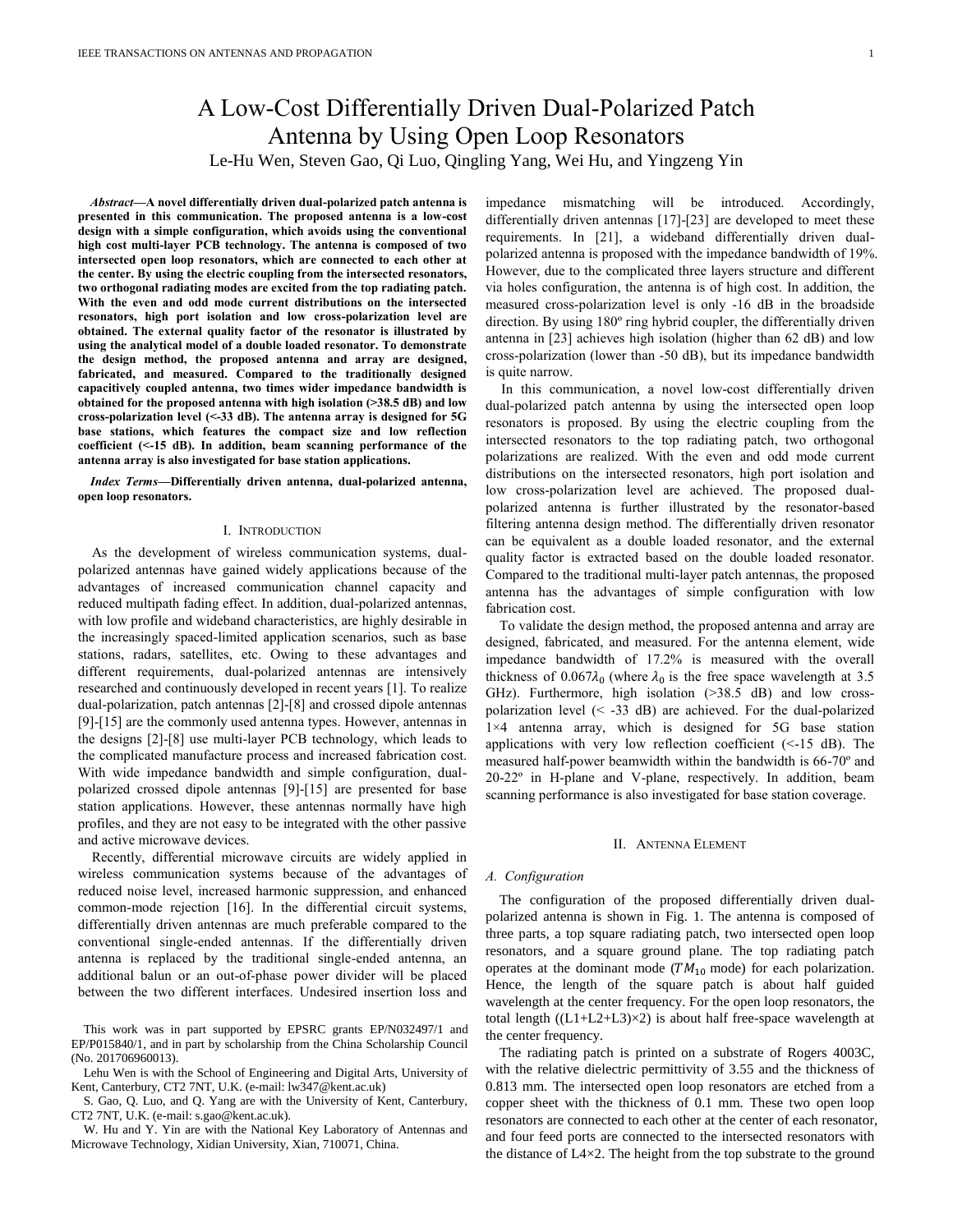

Fig. 1. Configuration of the proposed dual-polarized antenna. (a) Exploded view. (b) Side view. (Detailed antenna design parameters: L1 = 6 mm, L2 = 3.4 mm,  $L3 = 18.7$  mm,  $L4 = 4.5$  mm,  $W1 = 1$  mm,  $Lp = 29$  mm,  $Lg = 80$ mm,  $H1 = 0.813$  mm,  $H2 = 5$  mm.)

plane is 5 mm. It should be noted that the antenna is designed for ±45º polarizations. Therefore, as a general definition for radiation patterns, the xz-plane in Fig. 1 is defined as H-plane (horizontal plane), and the yz plane is defined as V-plane (vertical plane).

The pair of port 1 and port 2 in the figure is designated as the differential port d1, while the pair of port 3 and port 4 is designated as the differential port d2. According to the mixed-mode scattering parameters analysis and calculation method in [24], the S-parameters of the differentially driven antenna are expressed as

$$
S_{dd11} = (S_{11} + S_{22} - S_{12} - S_{21})/2 \tag{1}
$$

$$
S_{dd21} = (S_{31} + S_{42} - S_{32} - S_{41})/2
$$
 (2)

where  $S_{ij}$  ( $i = 1, 2, 3, 4; j = 1, 2, 3, 4$ ) are the single-ended Sparameters, which can be obtained from the simulated or the measured results. By using the equations (1)-(2), one can get the differential S-parameters to illustrate the input impedance characteristic of the differentially driven antenna. All the simulation results are obtained by using the 3D electromagnetic simulation software ANSYS HFSS. The design parameters of the dual-polarized antenna are given in the caption of Fig. 1.

#### *B. Working Principle*

To illustrate the working principle of the proposed antenna, the resonator-based coupling structure for the differentially driven antenna is shown in Fig. 2. Owing to the symmetry of the antenna, only one polarization is illustrated. In the figure, resonator 1 represents the open loop resonator, resonator 2 denotes the top radiating patch. Note that the resonator 1 is driven by the differential pair of port 1 and port 2. The coupling coefficient  $(M_{12})$  and the external quality factor  $(Q_e)$  can be synthesized by using the filter and filtering antenna design methods presented in [25]-[26]. A filtering response with FBW=15% and  $S_{11}$  <-15 dB is used for the initial antenna design, and the synthesized  $M_{12}$  and  $Q_e$  are 0.215 and 5.565, respectively.



Fig. 2. Coupling structure of the proposed antenna for one polarization.



Fig. 3. Double loaded open loop resonator for one polarization.



Fig. 4. Surface current distribution on the open loop resonators.

The external quality factor for the differentially driven resonator is different from the traditionally designed singly driven resonator. Because of the loading of the two differential ports, one can get the following relation

$$
S_{21} = \frac{1}{1 + jQ_e \Delta \omega / \omega_0} \tag{3}
$$

then, the external quality factor for the differentially driven antenna can be derived as

$$
Q_e = \frac{\omega_0}{\Delta \omega_{3dB}}\tag{4}
$$

where  $\omega_0$  is the resonant frequency,  $\Delta \omega_{3dB}$  is the bandwidth at which the attenuation for  $S_{21}$  is 3 dB lower than the resonant frequency. Therefore, the relation between the distance of the two differential feed ports ( $2 \times L4$ ) and the external quality factor ( $Q_e$ ) can be obtained by using (3)-(4). With the relation of L4 and  $Q_e$ , and referring to the initial value of  $Q_e$ =5.565, an initial feed position of L4 can be determined for the antenna design.

The symmetrical plane of the excited resonator can be equivalent to a virtual ground plane. As shown in Fig. 3, TT' plane is a symmetrical plane of the resonator. Because of the differentially driven method, odd mode current is distributed on the  $\varphi = 45^{\circ}$ arranged resonator, and the symmetrical plane (TT') represents the short circuit plane. This will be further demonstrated by the simulated current distribution on the resonators. Fig. 4 shows the current distribution on the surface of the open loop resonators at 3.5 GHz. Strong current distribution can be observed on the  $\varphi = 45^\circ$ excited resonator with the same current direction, and it is an odd mode current distribution. The strongest magnitude is located at the center of the resonator, and the weakest current magnitude is distributed on the both ends of the resonator. Therefore, the top radiating patch is excited by the open loop resonator with electric coupling. Whereas the  $\varphi$ =-45° unexcited resonator, reverse current direction (which is the even mode current distribution) is observed with very weak current distribution. The symmetrical TT' plane for this resonator is equivalent to an open circuit plane. By virtue of the short circuit plane and the open circuit plane, there will be no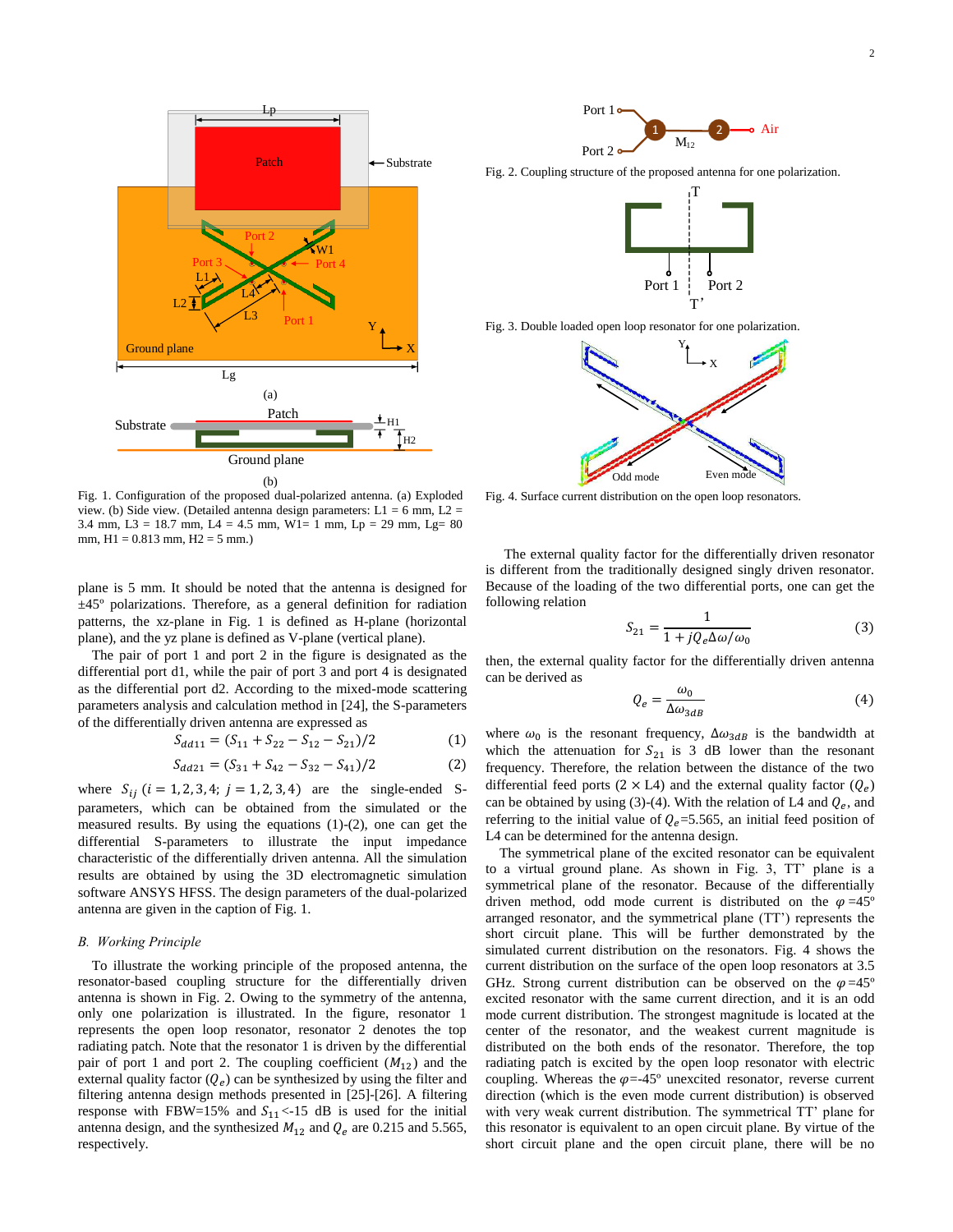

Fig. 5. Simulated S-parameters between the single-ended and differentially driven dual-polarized antenna.



Fig. 6. Simulated normalized H-plane radiation patterns for the single-ended and differentially driven dual-polarized antenna.

influence on each other's resonance, even though the resonators are connected to each other at the center. The current distribution on the intersected resonators also reveals that high port isolation and low cross-polarization level can be obtained for the two orthogonal polarizations.

A single-ended antenna is compared with the proposed differentially driven antenna to illustrate the high isolation and low cross-polarization of the proposed antenna. Both of them are excited by the open loop resonators. The simulation model of the singleended dual-polarized antenna is inset into the bottom right corner of Fig. 5. Different from the proposed antenna, the two resonators are crossed but not connected to each other to avoid the mutual influence of the dominant resonant modes on the two open loop resonators. Therefore, there is a crossover bridge at the center of the  $\varphi$ =-45° arranged resonator. Two feed ports are connected to the two crossed open loop resonators with the same feed position as the differentially driven antenna in Fig. 1.

As shown in Fig. 5, two obvious differences can be observed. First, the reflection coefficient for the single-ended dual-polarized antenna is deteriorated, which results from different loading effects of external quality factors, as illustrated by (4). The single-ended reference antenna becomes a single loaded dual-polarized antenna. The simulated isolations for two antennas are also different. The simulated isolation for the single-ended dual-polarized antenna is 31 dB within the bandwidth due to the loss of the symmetrical driven ports, while the isolation of the differential driven dual-polarized antenna is higher than 45 dB owing to the symmetrical differentially driven ports.

The simulated normalized H-plane radiation patterns for the single-ended and differentially driven dual-polarized antennas are shown in Fig. 6. The co-polarized radiation patterns are almost the same. However, the simulated cross-polarization of the single-ended reference antenna is unsymmetrical. Whereas the cross-polarization



Fig. 7. Comparison between the traditional capacitively coupled antenna and the proposed antenna.



Fig. 8. Parametric studies of the proposed dual-polarized antenna by changing the values of (a) L2. (b) L4.

of the differentially driven antenna is symmetrical, and it is much lower in the broadside direction owing to the symmetrical differential excitation.

#### *C. Bandwidth Enhancement*

Owing to the introduction of the intersected open loop resonators, the proposed differentially driven dual-polarized antenna has a wider impedance bandwidth compared to the traditionally designed capacitively coupled antenna. The configuration of the traditionally designed capacitively coupled antenna is inset into the bottom right corner of Fig. 7. The capacitive coupling is introduced by using the copper strips (in green colour) on the bottom layer of the substrate. The copper strips on the bottom layer can also be regarded as the coupling probes to feed the top radiating patch. It is also designed as a differentially driven antenna for good comparison. Both the capacitively coupled antenna and the proposed antenna have the same height and patch size.

As shown in Fig. 7, the simulated impedance bandwidth for  $S_{11}$  <  $-10$  of the capacitively coupled antenna is 3.45-3.76 GHz (FBW= 8.3%) with a deep reflection zero at 3.6 GHz. One resonance is observed, which is from the top radiating patch. The proposed antenna has an impedance bandwidth of 3.16-3.74 GHz (FBW= 16.8%). Two times wider bandwidth is obtained for the proposed dual-polarized antenna with two reflection zeroes at 3.26 GHz and 3.64 GHz. Two resonances are observed, and they are generated from the top radiating patch and the open loop resonator. Because the simulated isolations of these two antennas are higher than 45 dB, they are not included in the figure for comparison.

#### *D. Parametric Study*

To investigate the effect of the antenna parameters on the antenna input impedance, parametric studies are performed. The antenna bandwidth is sensitive to the intersected resonators, including the length of resonators, the coupling strength, and the feed position. In Fig. 1, it can be seen that the length of the resonator and the coupling strength can be controlled by L2, and the feed position is controlled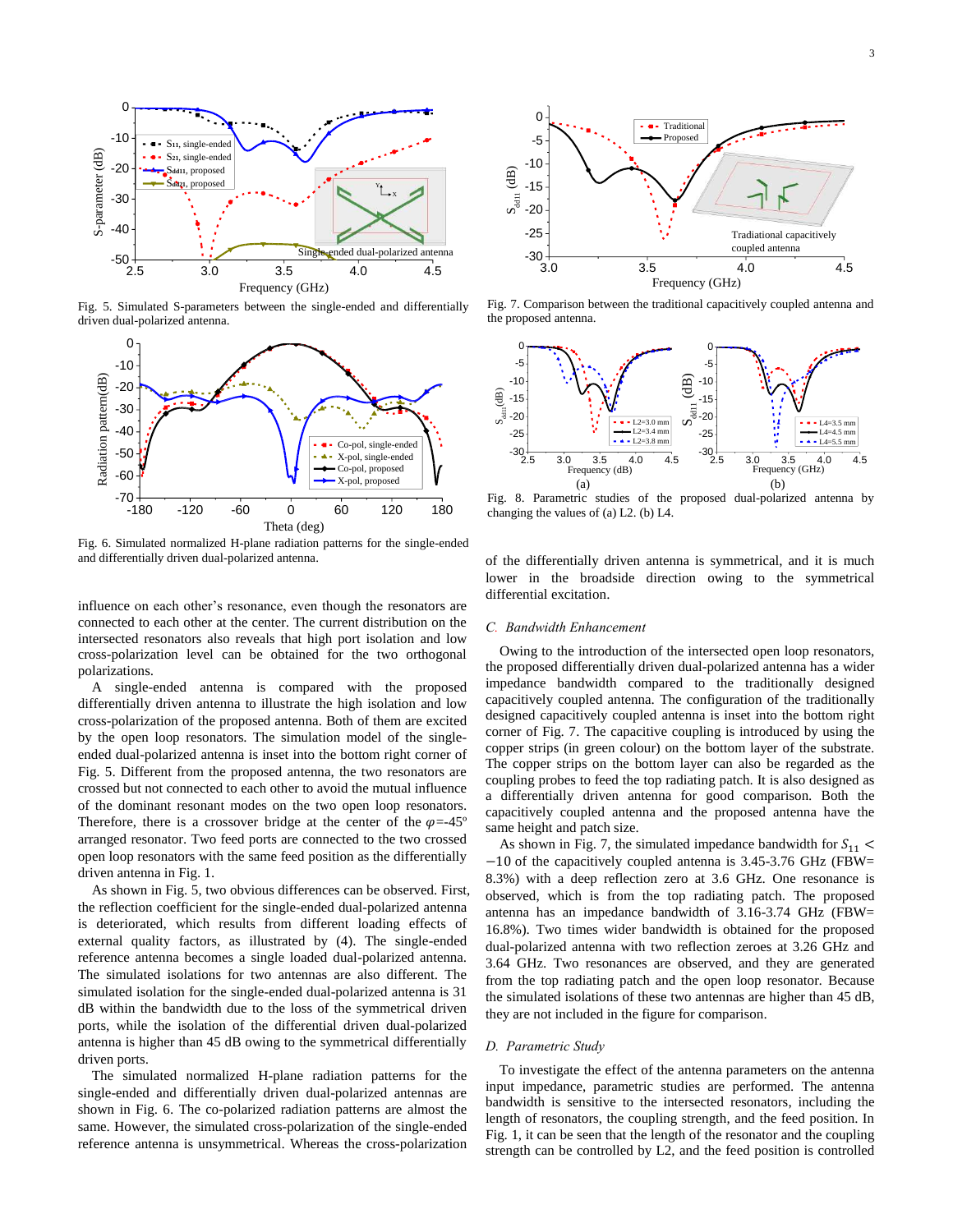

Fig. 9. (a) Configuration of the dual-polarized antenna array for base station  $\pm$ 45<sup>°</sup> polarizations. (b) The simulated reflection coefficients before and after optimization. (Optimized antenna element parameters: L1=5.8 mm, L2= 3.2 mm, others are unchanged.)

by L4. Hence, these two parameters are studied to investigate the effects of the open loop resonators on the antenna performance. Note that when one parameter is studied, the other parameters keep unchanged.

Fig. 8 (a) shows the simulated reflection coefficient with different L2. The length of L2 has two effects on the antenna performance. The first is the length of the resonator. Then, more importantly, is the coupling strength between the top radiating patch and the open loop resonator. Therefore, when increasing L2, two resonances are departed and the reflection coefficient is deteriorated. In Fig. 8 (b), the variance of the reflection coefficient is more complicated. As illustrated by (4), the feed position affects the external quality factor of the resonator. Hence, the variance of L4 will change the impedance bandwidth of the antenna and shift the resonances of the antenna. From the studies of these antenna parameters, optimization can be performed to obtain the best impedance bandwidth for the proposed dual-polarized antenna.

#### III. ANTENNA ARRAY

In this section, a  $1\times4$  linear array is designed for base station applications. To meet the requirements for base stations [9], such as the very low reflection coefficient (<-15 dB) and specific half-power beamwidth (within 60º-70º), the antenna element needs to be further optimized. As shown in Fig. 9 (a), the optimized total size of the  $1\times4$ antenna array is 235 mm×70 mm, with the element distance of 55 mm. The distance between the elements is  $0.64\lambda_0$  (  $\lambda_0$  is the wavelength in the free space at 3.5 GHz), which is designed to eliminate the possible grating lobes and ensure the beam scanning performance of base stations [27].

The parameters for the array element are shown in the caption of Fig. 9, while other parameters are the same as the ones presented in the last section. Fig. 9 (b) compares the antenna reflection coefficients before and after optimization. After optimization, the simulated bandwidth for  $S_{dd11} < -15$  dB is 3.28-3.64 GHz. Because the simulated isolations of both two antennas are higher than 45 dB, they are not included in the figure for comparison.



Fig. 10. Photographs of the fabricated dual-polarized antenna prototype. (a) Top view. (b) Inside view of the intersected open loop resonators.



Fig. 11. Measured and simulated S-parameters of the fabricated antenna element.



Fig. 12. Simulated and measured H-plane radiation patterns when differential port d1 is excited. (a) 3.2 GHz. (b) 3.7 GHz.

#### IV. RESULTS AND DISCUSSION

#### *A. Antenna Element*

The proposed differentially driven dual-polarized antenna element was fabricated and measured. All the antenna and array were measured by the Rohde & Schwarz ZVL network analyzer and the Asysol far field antenna measurement system at the University of Kent. The fabricated antenna prototype is shown in Fig. 10, and the measured S-parameters are shown in Fig. 11. It can be seen that the measured S-parameters agree well with the simulated results. The measured bandwidth for  $S_{dd11}$  and  $S_{dd22}$  below -10 dB is 3.17-3.77 GHz, and the isolation between the two differential ports is higher than 38.5 dB. Discrepancies between the simulated and measured results are mainly due to the fabrication and assembly errors.

Fig. 12 shows the measured and simulated normalized radiation patterns for the proposed antenna in the H-plane when differential port d1 is driven. Owing to the symmetry of the antenna, only Hplane radiation patterns are given in the figure. The measured halfpower beamwidth in the H-plane is about 65º. The measured crosspolarization level is lower than -33 dB in the broadside direction. Good agreement can be observed between the simulated and measured radiation patterns. The measured peak realized gain is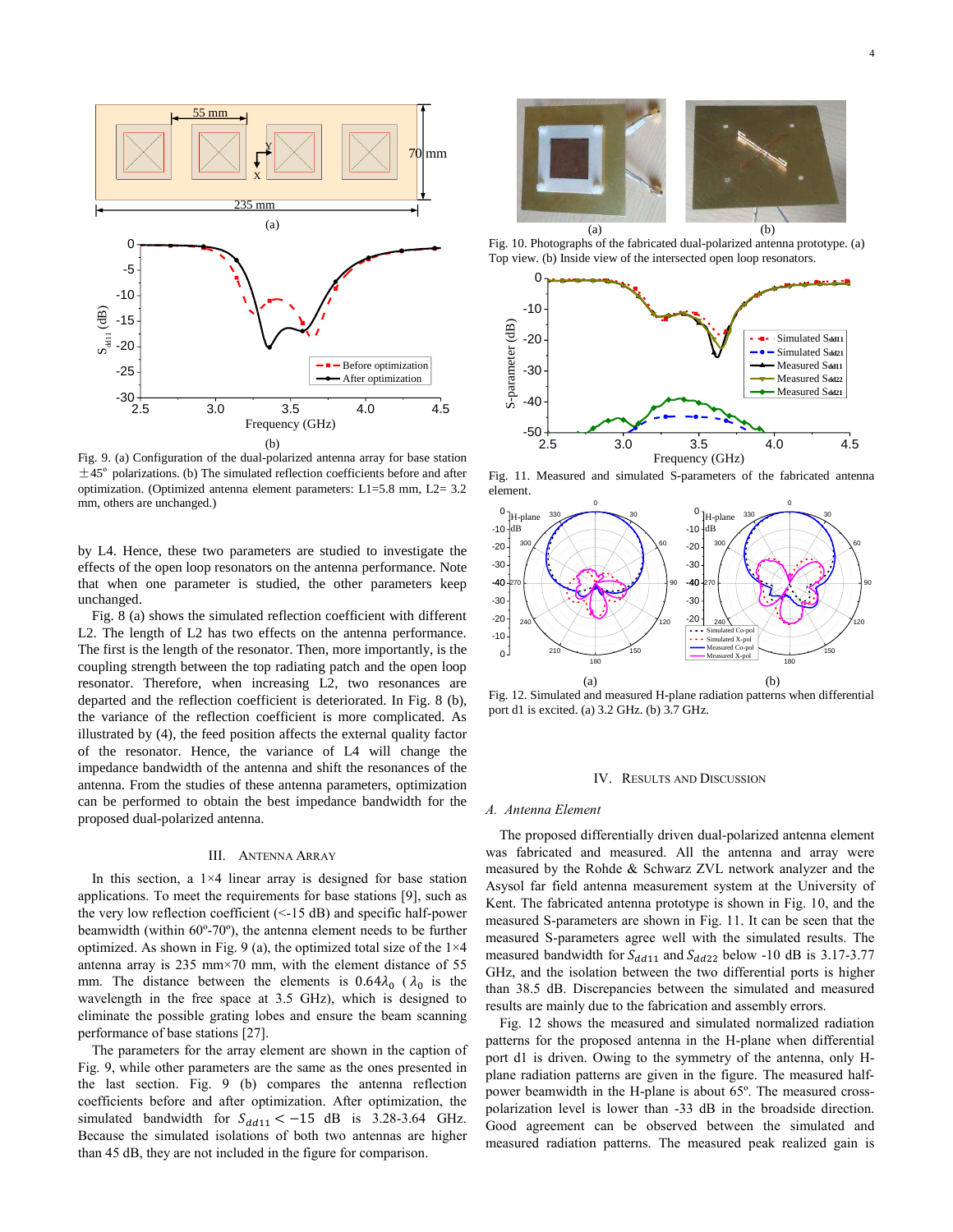

Fig. 13. Protographs of (a) the fabricated  $1 \times 4$  antenna array, (b) the fabricated out-of-phase power divider, and (c) the hardware platform for beam scanning performance.

about 8.2 dBi within the bandwidth, which is 1.2 dB lower than the simulated peak realized gain.

#### *B. Antenna Array*

Fig. 13 shows the photographs of the fabricated  $1\times4$  antenna array, an out-of-phase power divider, and a generic hardware platform. The out-of-phase power divider is used to feed differentially driven antenna for radiation patterns measurement. The generic hardware platform, which is composed of a digital processing board ZC702 and a RF board FMCOMMS5, is used to generate the desired scanning beams. The measured S-parameters of the antenna element in the array are shown in Fig. 14. The measured overlapped 15 dB return loss bandwidth is from 3.3 GHz to 3.66 GHz. The measured isolation is better than 35 dB. The isolation in the array is a little worse than the antenna element, which is caused by the fabrication errors and the mutual couplings from the other antenna elements.

Fig. 15 shows the measured and simulated radiation patterns of the antenna array when each antenna element is excited with equal magnitude and co-phase signal at 3.3 GHz and 3.6 GHz. Because of the symmetry of the two polarizations, only radiation patterns excited by the differential port d1 are given in the figure. In the Hplane, the beamwidth is 66-70º within the bandwidth. In the V-plane, the maximum radiation direction is observed in the  $+z$  direction, and the beamwidth is 20-22º within the bandwidth. Due to the mutual coupling between the antenna elements, the measured the crosspolarization level is -20.8 dB lower than the co-polarization in the broadside direction. The measured back lobe level is better than the simulated result, which is probably caused by the blockage of the feeding coaxial cables. The measured realized peak gain of the antenna array is around 13.8 dBi.

Because the antenna array is measured with the array beamwidth of 20-22 $^{\circ}$ , three beams with the scan angles of -20 $^{\circ}$ , 0 $^{\circ}$ , and +20 $^{\circ}$  are investigated. As shown in Fig. 16, with the beam scanning performance, the measured overall half-power beamwidth of the three beams can cover 64º and 61º at 3.3 GHz and 3.6 GHz. The measured cross-polarization levels are lower than the broadside beam when the array beam scans at  $\pm 20^{\circ}$ , which are lower than -24 dB. The measured realized gain at the scan angles of  $\pm 20^{\circ}$  is about 0.4 dB lower than the broadside beam. Therefore, the beam scanning



FMCOMMS<sub>5</sub> FIG. 14. Measured S-parameters of the four antenna elements in the fabricated 1×4 antenna array.



Fig. 15. Simulated and measured radiation patterns when the differential port d1 is excited for the fabricated antenna array. (a) 3.3 GHz. (b) 3.6 GHz.

performance of the proposed antenna array can provide a good coverage for base stations.

#### *C. Comparison*

Table I compares the performances of the proposed wideband antenna with the recently published dual-polarized patch antennas. In the table,  $\lambda_0$  is the free space wavelength at the center operation frequency. Designs in [4]-[5] are the single-ended dual-polarized antennas, and they have the moderate port isolation and crosspolarization level. Antennas in [16] and [21]-[23] are driven by the differential method, and high port isolation is achieved. However, high antenna port isolation does not promise the low crosspolarization level. Although antenna in [16] has the widest impedance bandwidth, its profile is the largest. By using 180º ring hybrid coupler, the dual-polarized antenna in [23] obtains highest port isolation and lowest cross-polarization level. However, additional insertion loss is introduced with a very narrow bandwidth. By using the open loop resonators, our proposed antenna achieves a wide impedance bandwidth, and keeps low profile configuration. Moreover, high isolation (>38.5 dB) and low cross-polarization level (<-33 dB) are also obtained simultaneously. In terms of the fabrication cost, multi-layer PCB technology is normally used to